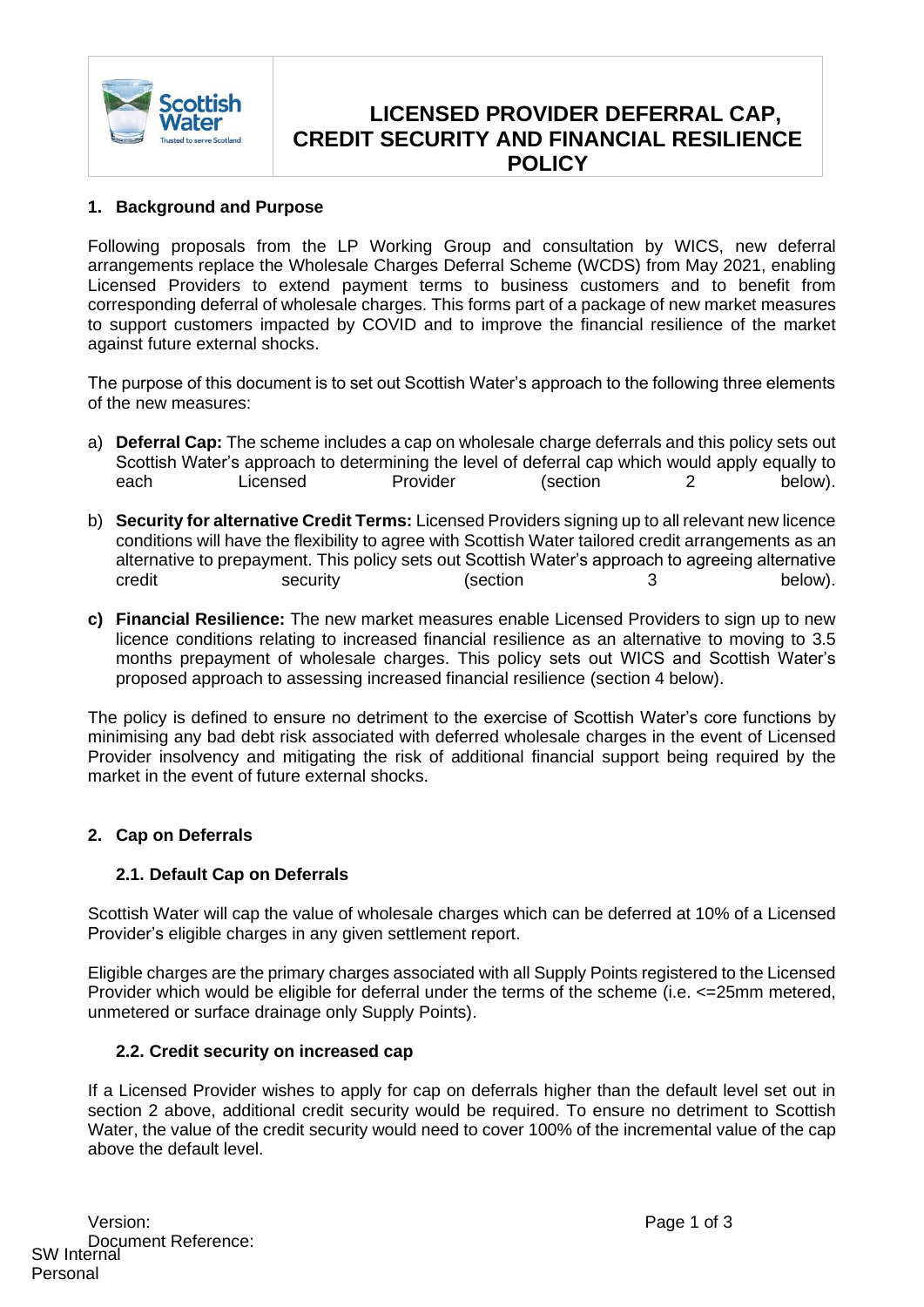

# **LICENSED PROVIDER DEFERRAL CAP, CREDIT SECURITY AND FINANCIAL RESILIENCE POLICY**

The forms of credit security could include cash security account, guarantee, letter of credit and surety bond from a party with an Investment Grade credit rating, on terms acceptable to SW.

#### **3. Security for alternative Credit Terms**

The duration of prepayment required from Licensed Providers will vary from April 2022 as set out in section 4 below. Where a Licensed Provider has signed up to the relevant licence conditions they will be able to agree alternative credit terms with Scottish Water.

Agreement of alternative credit terms would be subject to acceptable credit security being in place. The credit security would need to provide the same value of credit cover as would otherwise be provided by prepayment under the terms of section 4 below i.e. for a Licensed Provider on two months prepayment under the terms of section 4 below, credit security for the value of two months wholesale primary charges would be required.

The forms of credit security could include cash security account, guarantee, letter of credit and surety bond from a party with an Investment Grade credit rating, on terms acceptable to Scottish Water.

#### **4. Financial Resilience**

In order to protect the market from future external shocks, **the Commission has indicated that from April 2022 3.5 months of wholesale prepayments is a reasonable level of liquidity that should be required by any retailer,** in the absence of any evidence or clear commitments to demonstrating its financial resilience.

From April 2022 the level of prepayment required from Licensed Providers who have signed up to the licence condition on financial resilience will be varied based on an assessment of their financial resilience. Where a Licensed Provider has also signed up to the licence condition on customer support, credit security to the same value may be provided as an alternative to prepayment (as set out in section 3 above).

By default, the level of prepayment or credit security required from Licensed Providers could be determined based on the Licensed Provider's credit score or credit rating as set out in Table 1 below.

Alternatively, Licensed Providers may also able to apply for an individual assessment of their financial resilience by Scottish Water based on financial ratios. This would require the provision of full audited and more recent interim financial information by the Licensed Provider and would be subject to approval by the Commission.